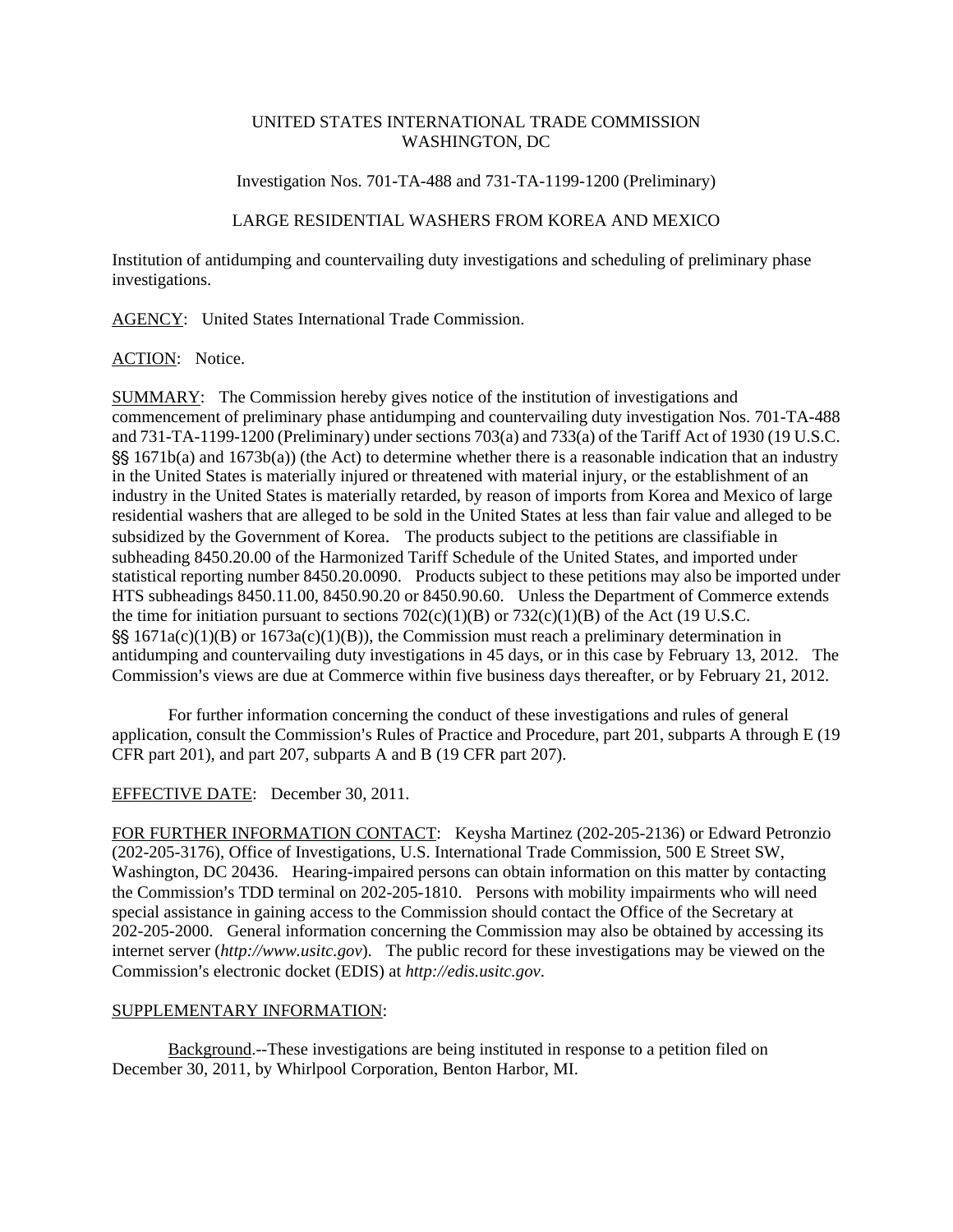Participation in the investigations and public service list.--Persons (other than petitioners) wishing to participate in the investigations as parties must file an entry of appearance with the Secretary to the Commission, as provided in sections 201.11 and 207.10 of the Commission's rules, not later than seven days after publication of this notice in the *Federal Register*. Industrial users and (if the merchandise under investigation is sold at the retail level) representative consumer organizations have the right to appear as parties in Commission antidumping and countervailing duty investigations. The Secretary will prepare a public service list containing the names and addresses of all persons, or their representatives, who are parties to these investigations upon the expiration of the period for filing entries of appearance.

Limited disclosure of business proprietary information (BPI) under an administrative protective order (APO) and BPI service list.--Pursuant to section  $207.7(a)$  of the Commission's rules, the Secretary will make BPI gathered in these investigations available to authorized applicants representing interested parties (as defined in 19 U.S.C. § 1677(9)) who are parties to the investigations under the APO issued in the investigations, provided that the application is made not later than seven days after the publication of this notice in the *Federal Register*. A separate service list will be maintained by the Secretary for those parties authorized to receive BPI under the APO.

Conference.--The Commission's Director of Investigations has scheduled a conference in connection with these investigations for 9:30 a.m. on January 20, 2012, at the U.S. International Trade Commission Building, 500 E Street SW, Washington, DC. Requests to appear at the conference should be filed with the Office of the Secretary (William.Bishop@usitc.gov and Sharon.Bellamy@usitc.gov) on or before January 18, 2012. Parties in support of the imposition of countervailing and antidumping duties in these investigations and parties in opposition to the imposition of such duties will each be collectively allocated one hour within which to make an oral presentation at the conference. A nonparty who has testimony that may aid the Commission's deliberations may request permission to present a short statement at the conference.

Written submissions. $-$ As provided in sections 201.8 and 207.15 of the Commission's rules, any person may submit to the Commission on or before January 25, 2012, a written brief containing information and arguments pertinent to the subject matter of the investigations. Parties may file written testimony in connection with their presentation at the conference no later than three days before the conference. If briefs or written testimony contain BPI, they must conform with the requirements of sections 201.6, 207.3, and 207.7 of the Commission's rules. Please be aware that the Commission's rules with respect to electronic filing have been amended. The amendments took effect on November 7, 2011. See 76 Fed. Reg. 61937 (Oct. 6, 2011) and the newly revised Commission's Handbook on E-Filing, available on the Commission's web site at http://edis.usitc.gov.

In accordance with sections 201.16(c) and 207.3 of the rules, each document filed by a party to the investigations must be served on all other parties to the investigations (as identified by either the public or BPI service list), and a certificate of service must be timely filed. The Secretary will not accept a document for filing without a certificate of service.